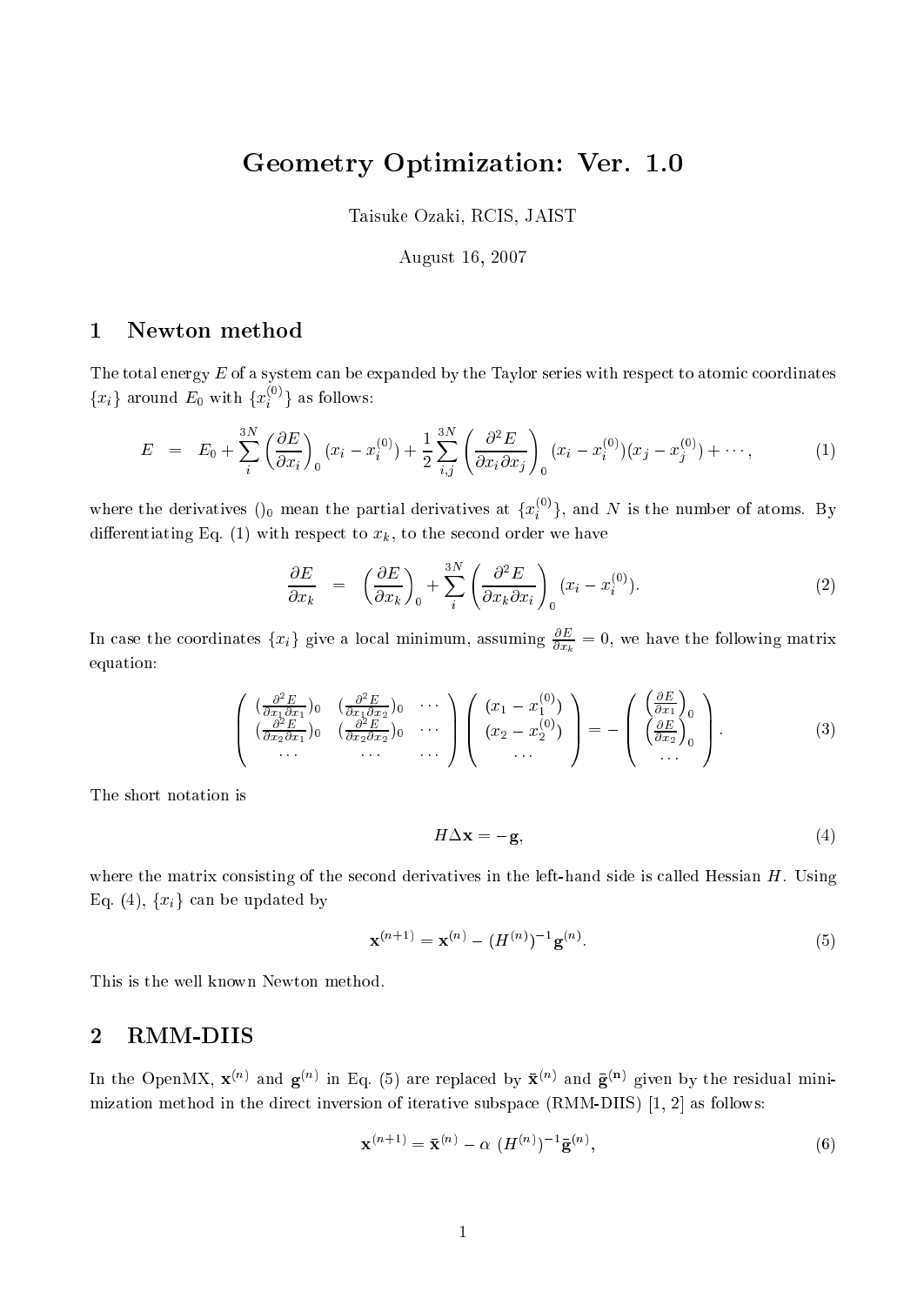where  $\alpha$  is a tuning parameter for acceleration of the convergence, which can be small (large) for a  $\arg e$  (small)  $\mathbf{g}^{\scriptscriptstyle{(n)}}$ .  $\mathbf{g}$  in the RMM-DIIS can be found by a linear combination of previous upto p-th gradients <sup>g</sup> as

$$
\mathbf{\bar{g}}^{(n)} = \sum_{m=n-(p-1)}^{n} a_m \mathbf{g}^{(m)},
$$
\n(7)

where  $a_m$  is found by minimizing  $\langle \bar{\mathbf{g}}^{(n)} | \bar{\mathbf{g}}^{(n)} \rangle$  with a constraint  $\sum_{m=n-(p-1)}^{n} a_m = 1$ . According to Lagrange's multiplier method,  $F$  is defined by

$$
F = \langle \bar{\mathbf{g}}^{(n)} | \bar{\mathbf{g}}^{(n)} \rangle - \lambda (1 - \sum_{m}^{n} a_m),
$$
  

$$
= \sum_{m,m'} a_m a_{m'} \langle \mathbf{g}^{(m)} | \mathbf{g}^{(m')} \rangle - \lambda (1 - \sum_{m}^{n} a_m).
$$
 (8)

Considering  $\frac{\partial a_k}{\partial a_k} = 0$  and  $\frac{\partial}{\partial \lambda} = 0$ , an optimum set of  $\{a\}$  can be found by solving the following linear equation:

$$
\begin{pmatrix}\n\langle \mathbf{g}^{(n-(p-1))} | \mathbf{g}^{(n-(p-1))} \rangle & \cdots & \cdots & 1 \\
\cdots & \cdots & \cdots & \cdots & 1 \\
\cdots & \cdots & \langle \mathbf{g}^{(n)} | \mathbf{g}^{(n)} \rangle & \cdots \\
1 & 1 & \cdots & 0\n\end{pmatrix}\n\begin{pmatrix}\na_{(n-(p-1))} \\
a_{(n-(p-1)+1)} \\
\vdots \\
\frac{1}{2}\lambda\n\end{pmatrix} = \begin{pmatrix}\n0 \\
0 \\
\vdots \\
1\n\end{pmatrix}.
$$
\n(9)

An optimum choice of  $\bar{\mathbf{x}}^{(n)}$  may be obtained by the set of coefficients  $\{a\}$  as

$$
\bar{\mathbf{x}}^{(n)} = \sum_{m=n-(p-1)}^{n} a_m \mathbf{x}^{(m)}.
$$
\n(10)

If the Hessian  $H$  is approximated by the unity  $I$ , Eq. (6) becomes

$$
\mathbf{x}^{(n+1)} = \bar{\mathbf{x}}^{(n)} - \alpha \ \bar{\mathbf{g}}^{(n)}.
$$
 (11)

This s
heme in the Cartesian oordinate has been implemented as 'DIIS' in OpenMX.

#### 3Broyden-Flet
her-Goldfarb-Shanno (BFGS) method

Define

$$
\Delta \mathbf{g}^{(n)} = \mathbf{g}^{(n)} - \mathbf{g}^{(n-1)}, \tag{12}
$$

$$
\Delta \mathbf{x}^{(n)} = \mathbf{x}^{(n)} - \mathbf{x}^{(n-1)}.
$$
\n(13)

Then, the Broyden-Fletcher-Goldfarb-Shanno (BFGS) method [3] gives the following rank-2 update formula for  $(H\vee)/\neg$ :

$$
(H^{(n)})^{-1} = (H^{(n-1)})^{-1} + \frac{\langle \Delta \mathbf{x}^{(n)} | \Delta \mathbf{g}^{(n)} \rangle + \langle \Delta \mathbf{g}^{(n)} | (H^{(n-1)})^{-1} | \Delta \mathbf{g}^{(n)} \rangle}{\langle \langle \Delta \mathbf{x}^{(n)} | \Delta \mathbf{g}^{(n)} \rangle \rangle^2} |\Delta \mathbf{x}^{(n)} \rangle \langle \Delta \mathbf{x}^{(n)}|
$$

$$
-\frac{(H^{(n-1)})^{-1} |\Delta \mathbf{g}^{(n)} \rangle \langle \Delta \mathbf{x}^{(n)} | + |\Delta \mathbf{x}^{(n)} \rangle \langle \Delta \mathbf{g}^{(n)} | (H^{(n-1)})^{-1}}{\langle \Delta \mathbf{x}^{(n)} | \Delta \mathbf{g}^{(n)} \rangle}, \qquad (14)
$$

where  $(H^{(0)})^{-1} = I$ . An optimization scheme using Eq. (6) and the BFGS update formula for the inverse of an approximate Hessian matrix in the Cartesian oordinate has been implemented as 'BFGS' in OpenMX.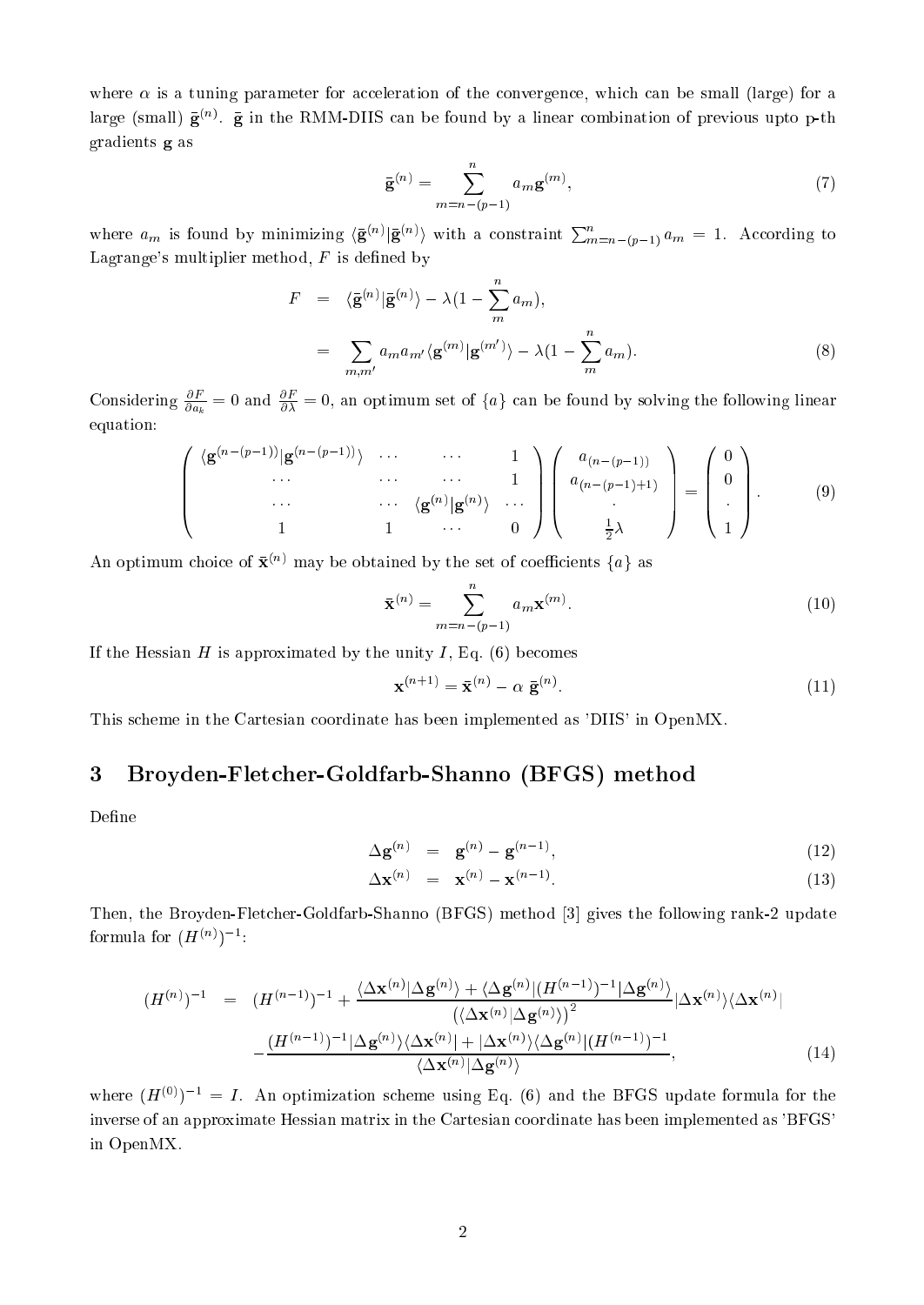#### 4Rational fun
tion (RF) method

The BFGS update by Eq. (14) without any care gives an ill-conditioned approximate inverse of Hessian having negative eigenvalues in many cases. This leads to the optimization to saddle points rather than the optimization to a minimum. The rational function  $(RF)$  method [4] can avoid the situation in principle. Instead of Eq. (1), we may consider the following expression:

$$
E = E_0 + \sum_{i}^{3N} \left(\frac{\partial E}{\partial x_i}\right)_0 (x_i - x_i^{(0)}) + \frac{1}{2} \sum_{i,j}^{3N} \left(\frac{\partial^2 E}{\partial x_i \partial x_j}\right)_0 (x_i - x_i^{(0)})(x_j - x_j^{(0)}) + \frac{1}{2} \lambda \sum_{i}^{3N} (x_i - x_i^{(0)})^2.
$$
 (15)

Then, the equation corresponding to Eq. (4) becomes

$$
(H^{(n)} + \lambda I)\Delta \mathbf{x}^{(n)} = -\mathbf{g}^{(n)}.
$$
\n(16)

Therefore, a large A assures that  $(H \vee \vee + AI)$  is positive definite. If  $A^{\vee\vee}(= -AI)$  is given by

$$
\lambda^{(n)} = \langle \mathbf{g}^{(n)} | \mathbf{s}^{(n)} \rangle. \tag{17}
$$

With Eq. (17), Eq. (16) may be equivalent to

$$
\begin{pmatrix} H^{(n)} & \mathbf{g}^{(n)} \\ (\mathbf{g}^{(n)})^T & 0 \end{pmatrix} \begin{pmatrix} \Delta \mathbf{x}^{(n)} \\ 1 \end{pmatrix} = \lambda^{(n)} \begin{pmatrix} \Delta \mathbf{x}^{(n)} \\ 1 \end{pmatrix}, \tag{18}
$$

where the size of the matrix in the left-hand side is (3N + 1) - (3N + 1), and alled the augmented Hessian. The lowest eigenvalue of the eigenvalue problem defined by Eq. (18) may give an optimum choice for  $\lambda$ , and the corresponding eigenvector, the last component is scaled to 1, gives an optimization step  $\Delta \mathbf{X}^{\alpha\gamma}$ . In Eq. (18), the approximate Hessian can be estimated by the following BFGS formula:

$$
H^{(n)} = H^{(n-1)} + \frac{|\Delta \mathbf{g}^{(n)}\rangle\langle \Delta \mathbf{g}^{(n)}|}{\langle \Delta \mathbf{x}^{(n)}|\Delta \mathbf{g}^{(n)}\rangle} - \frac{H^{(n-1)}|\Delta \mathbf{x}^{(n)}\rangle\langle \Delta \mathbf{x}^{(n)}|H^{(n-1)}}{\langle \Delta \mathbf{x}^{(n)}|H^{(n-1)}|\Delta \mathbf{x}^{(n)}\rangle},\tag{19}
$$

where  $H^{(0)} = I$ . An optimization scheme using Eq. (18) and the BFGS update formula Eq. (19) in the Cartesian oordinate has been implemented as 'RF' in OpenMX.

#### 5Eigenve
tor following (EF) method

By diagonalizing the approximate Hessian given by Eq. (19), the ill-conditioned situation can be largely reduced [5]. The approximate Hessian is diagonalized as

$$
E^{(n)} = (V^{(n)})^T H^{(n)} V^{(n)},
$$
\n(20)

where  $E^{(n)}$  is a diagonal matrix of which diagonal parts are eigenvalues of  $H^{(n)}$ . If the eigenvalue of the approximate Hessian is smaller than a threshold (0.02 a.u. in OpenMX3.3), the eigenvalue is set to the threshold. The modification of eigenvalues gives a corrected matrix  $E^{(n)}$  instead of  $E^{(n)}$ . Then, we have the inverse of a corrected riessian matrix  $H \stackrel{\text{def}}{=}$  being a positive definite as

$$
(H'(n))^{-1} = V^{(n)}(E'(n))^{-1}(V^{(n)})^{T}.
$$
\n(21)

A optimization s
heme using the inverse Eq. (21) in Eq. (6) in the Cartesian oordinate has been implemented as 'EF' in OpenMX.